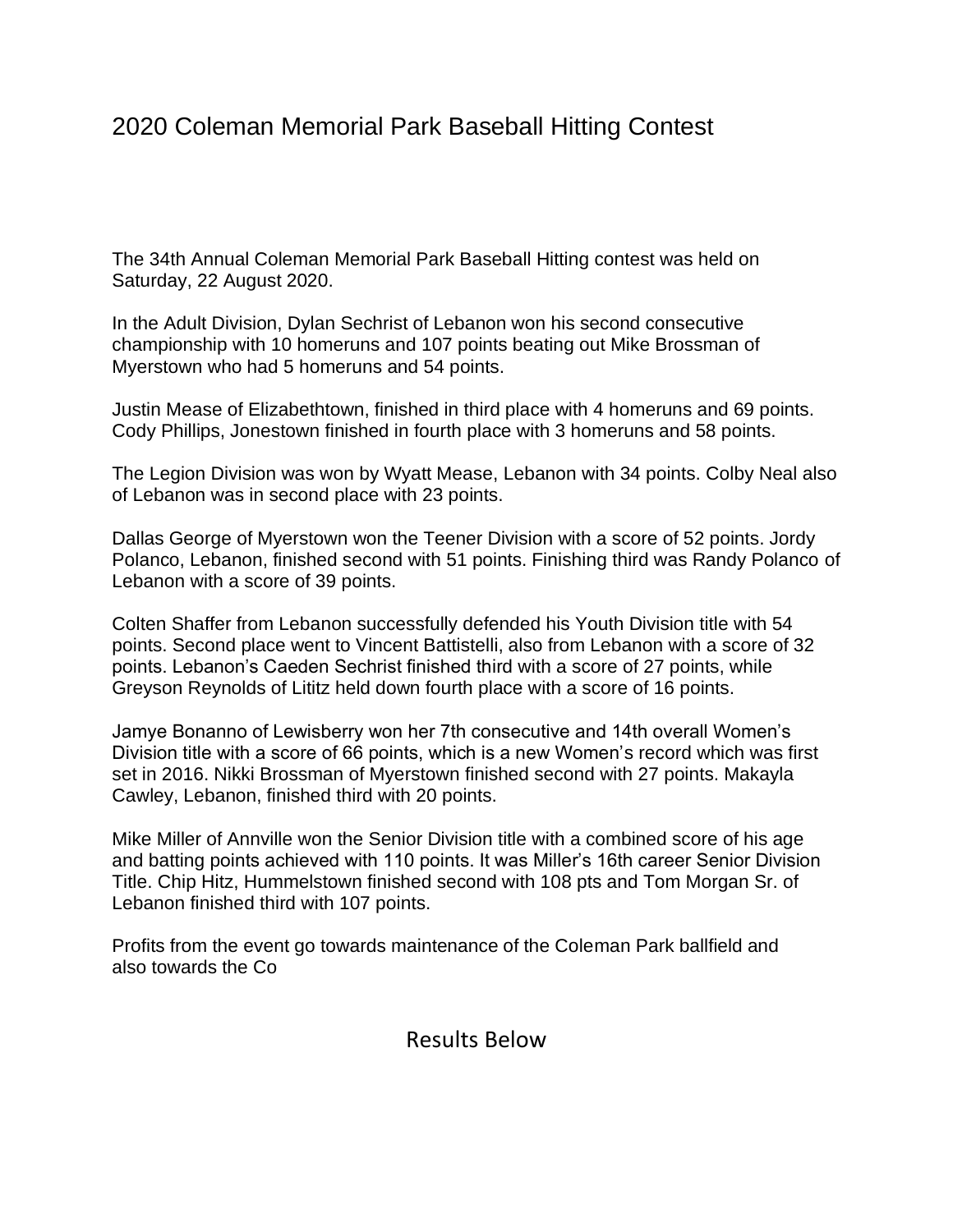| 2020                                                                                                                                                                                                                                 |                                                                                  | <b>Baseball Hitting Contest</b>                                                                                                                                                      |                                                                                                                                         |
|--------------------------------------------------------------------------------------------------------------------------------------------------------------------------------------------------------------------------------------|----------------------------------------------------------------------------------|--------------------------------------------------------------------------------------------------------------------------------------------------------------------------------------|-----------------------------------------------------------------------------------------------------------------------------------------|
|                                                                                                                                                                                                                                      | <b>Coleman Memorial Park</b>                                                     | Lebanon, Pennsylvania                                                                                                                                                                | Saturday, 22 August 2020                                                                                                                |
|                                                                                                                                                                                                                                      | YOUTH DIVISION                                                                   | (2007 or later)                                                                                                                                                                      |                                                                                                                                         |
| 1. Colten Shaffer<br>2. Vincent Battistelli<br>3. Caeden Sechrist<br>4. Greyson Reynolds<br>5. Cody Mease<br>6. Caden Phillips<br>7. Holt Mease<br>8. Braylon Sellers<br>9. Liam Fidler<br>10. Jude Penniston<br>11. Camden Kilmoyer |                                                                                  | Lebanon, PA<br>Lebanon, PA<br>Lebanon, PA<br>Lititz, PA<br>Elizabethtown, PA<br>Jonestown, PA<br>Elizabethtown, PA<br>Jonestown, PA<br>Lebanon, PA<br>Baltimore, MD<br>Baltimore, MD | 54 points<br>32 points<br>27 points<br>16 points<br>15 points<br>14 points<br>11 points<br>9 points<br>8 points<br>7 points<br>4 points |
|                                                                                                                                                                                                                                      |                                                                                  | 7 additional entries - best score listed above                                                                                                                                       |                                                                                                                                         |
| <b>TEENER DIVISION</b>                                                                                                                                                                                                               |                                                                                  | (2006, 2005)                                                                                                                                                                         |                                                                                                                                         |
| 2.                                                                                                                                                                                                                                   | 1. Dallas George<br>Jordy Polanco<br>3. Randy Polanco                            | Myerstown, PA<br>Lebanon, PA<br>Lebanon, PA<br>3 additional entries - best score listed above                                                                                        | 52 points<br>51 points<br>39 points                                                                                                     |
| <b>LEGION DIVISION</b>                                                                                                                                                                                                               |                                                                                  | (2004, 2003, 2002)                                                                                                                                                                   |                                                                                                                                         |
|                                                                                                                                                                                                                                      | 1. Wyatt Menzel<br>2. Colby Neal<br>3. Tyler Hess                                | Lebanon, PA<br>Lebanon, PA<br>Fredericksburg, PA<br>0 additional entries - best score listed above                                                                                   | 34 points<br>23 points<br>19 points                                                                                                     |
|                                                                                                                                                                                                                                      |                                                                                  |                                                                                                                                                                                      |                                                                                                                                         |
|                                                                                                                                                                                                                                      | <b>WOMEN'S DIVISION</b>                                                          |                                                                                                                                                                                      |                                                                                                                                         |
| 1.<br>2.<br>3.<br>4.                                                                                                                                                                                                                 | Jamye Bonanno<br>Nikki Brossman<br>Zoe Menzel<br>Makayla Cawley<br>5. Beth Mease | Lewisberry, PA<br>Myerstown, PA<br>Myerstown, PA<br>Lebanon, PA<br>Elizabethtown, PA                                                                                                 | 66 points<br>27 points<br>21 points<br>20 points<br>19 points                                                                           |